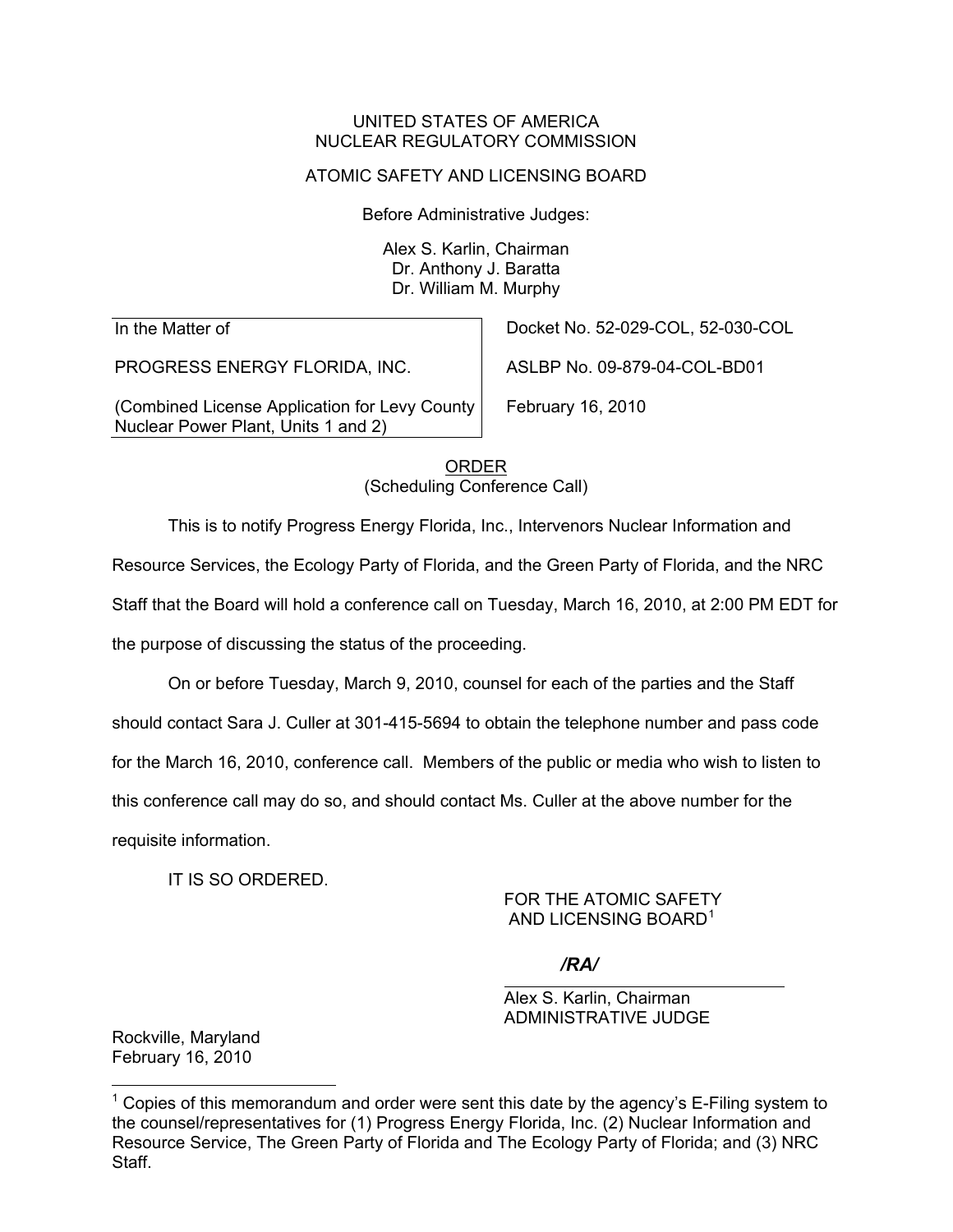### UNITED STATES OF AMERICA NUCLEAR REGULATORY COMMISSION

In the Matter of

PROGRESS ENERGY FLORIDA, INC. (a) Docket Nos. 52-029-COL

 $)$ 

 $)$ 

(Levy County Nuclear Power Plant Units 1 and 2)

(Combined License) )

) and 52-030-COL

## CERTIFICATE OF SERVICE

I hereby certify that copies of the foregoing LB ORDER (SCHEDULING CONFERENCE CALL) have been served upon the following persons by Electronic Information Exchange.

Office of Commission Appellate **Adjudication** U.S. Nuclear Regulatory Commission Mail Stop: O-16C1 Washington, DC 20555-0001 E-mail: ocaamail@nrc.gov

Atomic Safety and Licensing Board Panel U.S. Nuclear Regulatory Commission Mail Stop T-3F23 Washington, DC 20555-0001

Alex S. Karlin, Chair Administrative Judge E-mail: ask2@nrc.gov

Anthony J. Baratta Administrative Judge E-mail: ajb5@nrc.gov

William M. Murphy Administrative Judge E-mail: William.murphy@nrc.gov

Megan Wright, Law Clerk E-mail: megan.wright@nrc.gov Office of the Secretary of the Commission U.S. Nuclear Regulatory Commission Mail Stop O-16C1 Washington, DC 20555-0001 Hearing Docket E-mail: hearingdocket@nrc.gov

Pillsbury Winthrop Shaw Pittman, LLP 2300 N. Street, N.W. Washington, DC 20037-1122 Counsel for Progress Energy Florida, Inc. John H. O'Neill, Esq. Robert B. Haemer, Esq. Ambrea Watts, Esq. Alison Crane, Esq. Michael G. Lepre, Esq. Blake J. Nelson, Esq. Jason P. Parker, Esq. Stefanie M. Nelson, Esq. Stephen Markus E-mail: john.oneill@pillsburylaw.com robert.haemer@pillsburylaw.com; ambrea.watts@pillslburylaw.com alison.crane@pillsburylaw.com michael.lepre@pillsburylaw.com blake.nelson@pillsburylaw.com jason.parker@pillsburylaw.com stefanie.nelson@pillsburylaw.com stephen.markus@pillsburylaw.com